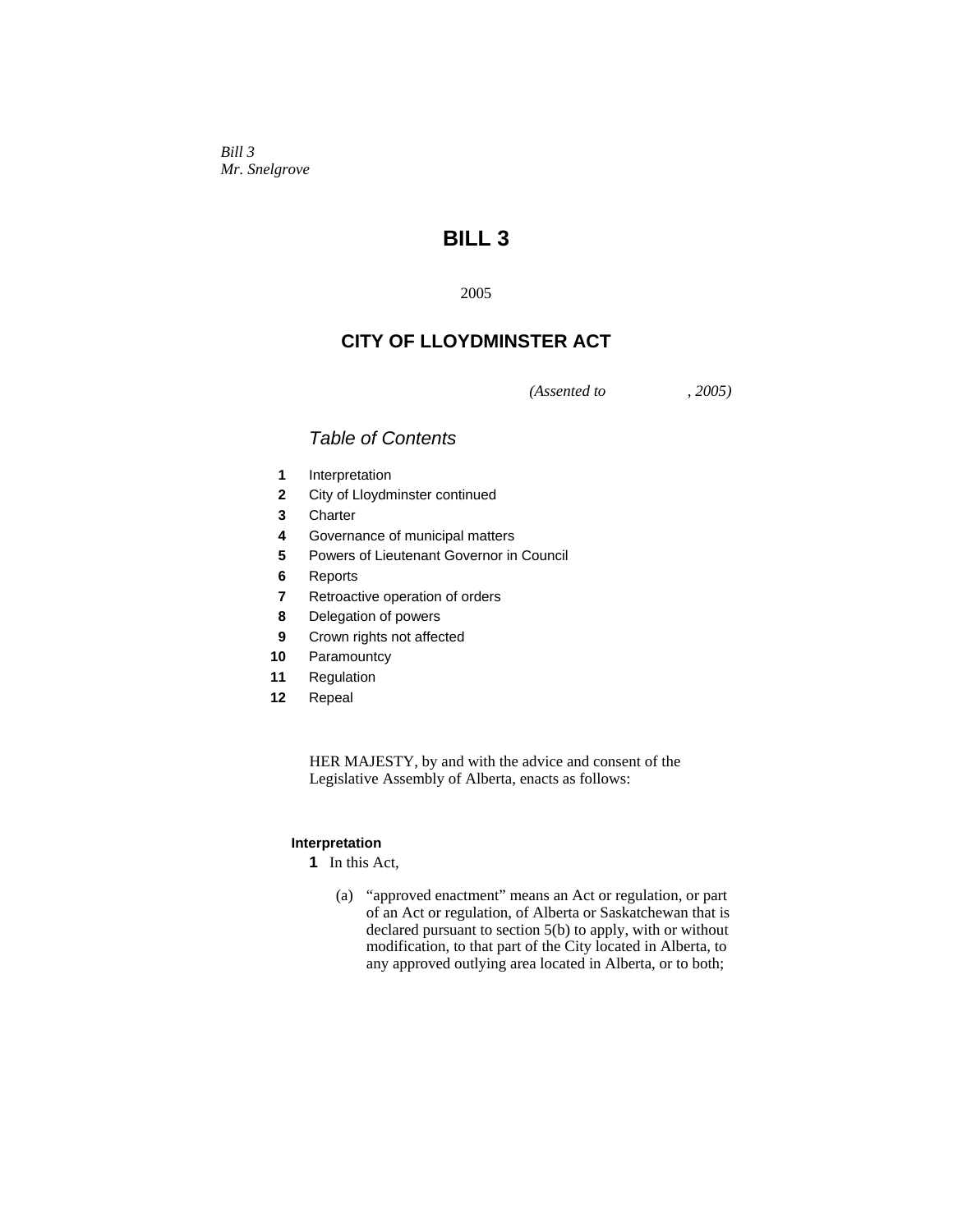- (b) "approved outlying area" means any area of Alberta or Saskatchewan that is approved pursuant to section 5(a) as being part of the City for the purpose of any municipal, school or other local matter;
- (c) "Charter" means the Lloydminster Charter continued or enacted pursuant to section 3;
- (d) "City" means the City of Lloydminster continued pursuant to section 2;
- (e) "complementary order in council" means an order in council issued pursuant to this Act and expressed as being complementary to an order in council issued pursuant to the Saskatchewan Act;
- (f) "Saskatchewan" means the Province of Saskatchewan;
- (g) "Saskatchewan Act" means the *City of Lloydminster Act* (Saskatchewan) or any successor to that Act.

#### **City of Lloydminster continued**

**2(1)** The City of Lloydminster is continued.

- **(2)** The City consists of
	- (a) the area
		- (i) designated by paragraph 32 of section 2 of *The Lloydminster Charter* consolidated in 1954 and approved by order in council numbered 1517/54 (Alberta) dated November 10, 1954 and by order in council numbered 2488/54 (Saskatchewan) dated November 9, 1954, and
		- (ii) declared as the area of the City by order in council numbered 2012/57 (Alberta) dated December 31, 1957 and by order in council numbered 2329/57 (Saskatchewan) dated December 17, 1957,
		- and
	- (b) any additional area from time to time lawfully included in the City.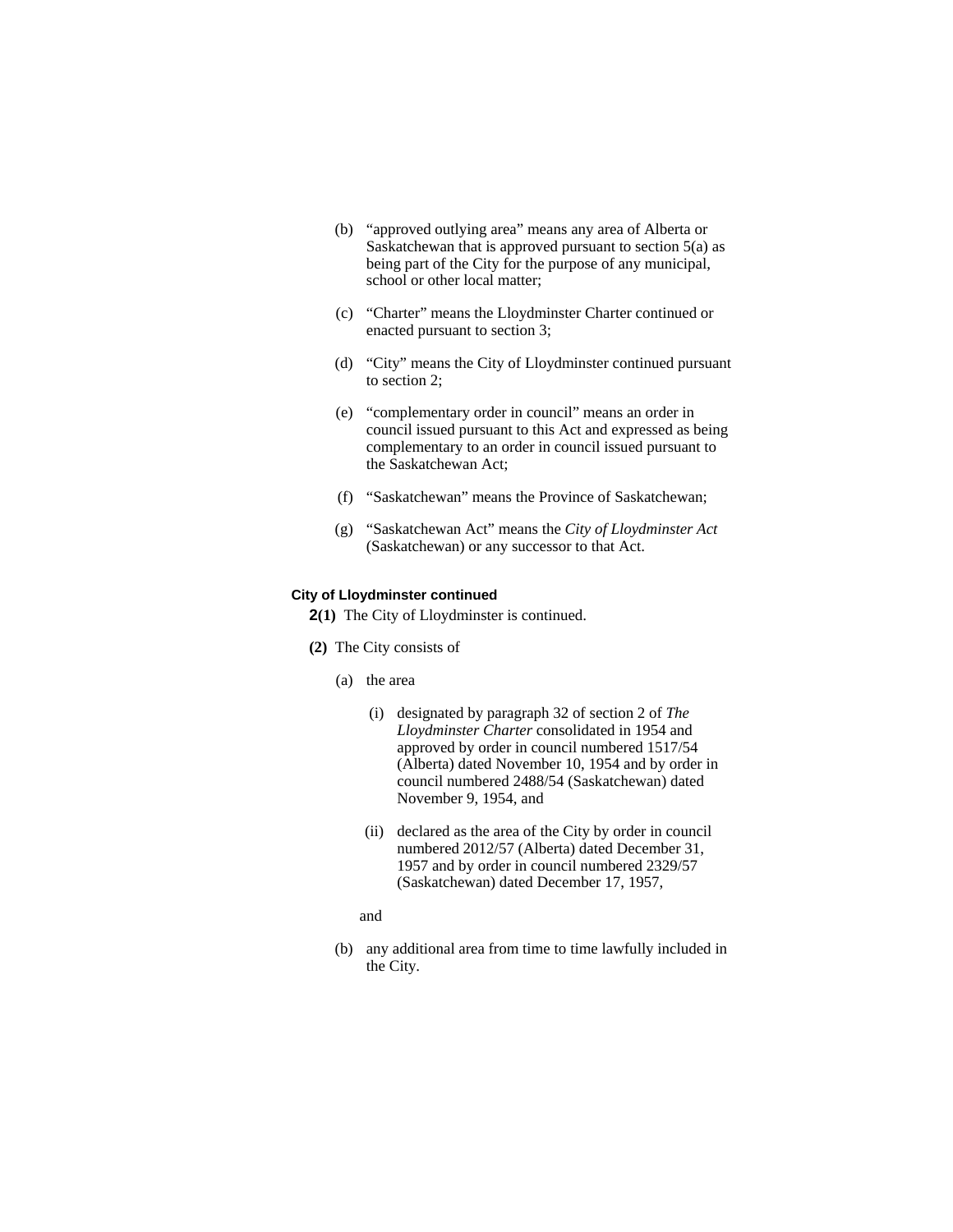#### **Charter**

**3(1)** By complementary order in council, the Lieutenant Governor in Council may enact a Charter for the City.

**(2)** The power conferred on the Lieutenant Governor in Council pursuant to subsection (1) includes the power to amend or repeal the Charter by complementary order in council.

**(3)** Subject to this Act, the Saskatchewan Act and any other complementary order in council, the Charter governs all matters related to

- (a) the administration and governance of the City, and
- (b) the affairs of the Lloydminster Public School Division and the Lloydminster Roman Catholic Separate School Division.

**(4)** In an Act, regulation or order in council, a citation of or reference to the Charter shall be interpreted as a citation of or reference to the Charter as amended from time to time.

**(5)** The Charter that was ratified by section 16 of the *Lloydminster Municipal Amalgamation Act* (Alberta) and section 16 of *The Lloydminster Municipal Amalgamation Act, 1930* (Saskatchewan) continues, as amended from time to time, as the Charter for the City until that Charter is repealed and a new Charter is enacted.

## **Governance of municipal matters**

**4(1)** If the Charter incorporates an approved enactment, any other Act or regulation of Alberta or Saskatchewan or certain provisions governing a particular matter, that enactment or those provisions apply to the City and to any approved outlying area that the Charter may specify.

- **(2)** For the purposes of subsection (1), incorporation may be by
	- (a) reference, with or without modifications,
	- (b) restatement, with or without modifications, or
	- (c) any other means that the Lieutenant Governor in Council considers suitable in the circumstances.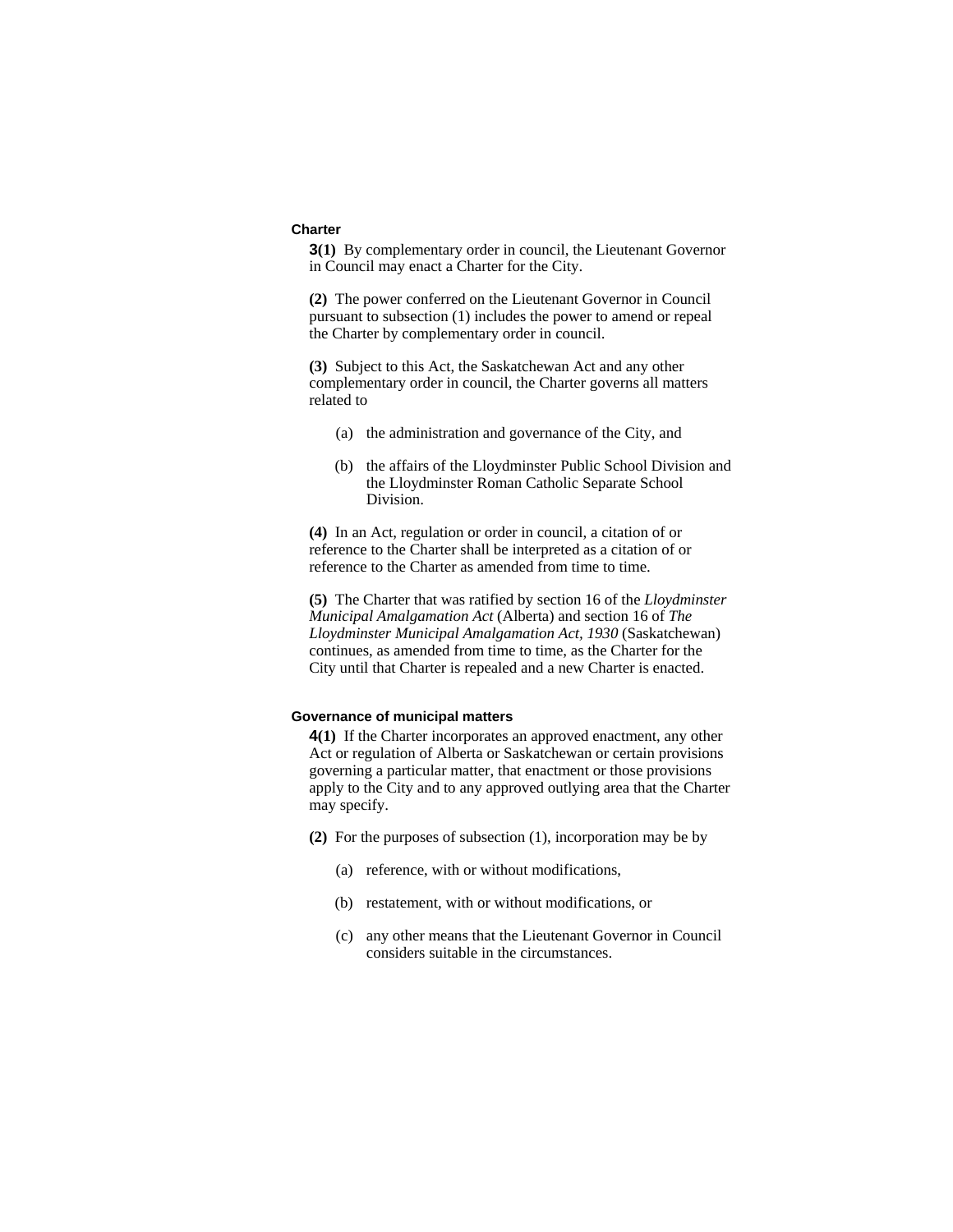**(3)** Subject to any other complementary order in council, if the Charter is silent on any matter,

- (a) the law of Alberta governing that matter applies to that part of the City located in Alberta, and
- (b) the law of Saskatchewan governing that matter applies to that part of the City located in Saskatchewan.

## **Powers of Lieutenant Governor in Council**

**5** By complementary order in council, the Lieutenant Governor in Council may do all or any of the following:

- (a) approve any area of Alberta or Saskatchewan as being part of the City for the purpose of any municipal, school or other local matter;
- (b) declare that any Act or regulation, or any part of an Act or regulation, of Alberta or Saskatchewan applies, with or without modification, to that part of the City located in Alberta, to any approved outlying area located in Alberta, or to both;
- (c) declare that any Act or regulation, or any part of an Act or regulation, of Alberta or Saskatchewan shall cease to operate with respect to that part of the City located in Alberta, any approved outlying area located in Alberta, or both;
- (d) provide for the substitution of any authority mentioned in any approved enactment that otherwise would have jurisdiction over a matter with respect to that part of the City located in Alberta;
- (e) declare that all or any persons resident in any approved outlying area located in Alberta shall, for the purposes stipulated, be subject to the same laws and liabilities, and possess the same rights and privileges, as if they were resident in that part of the City located in Alberta;
- (f) approve the annexation of any area by the City that is carried out by the City in accordance with the Charter;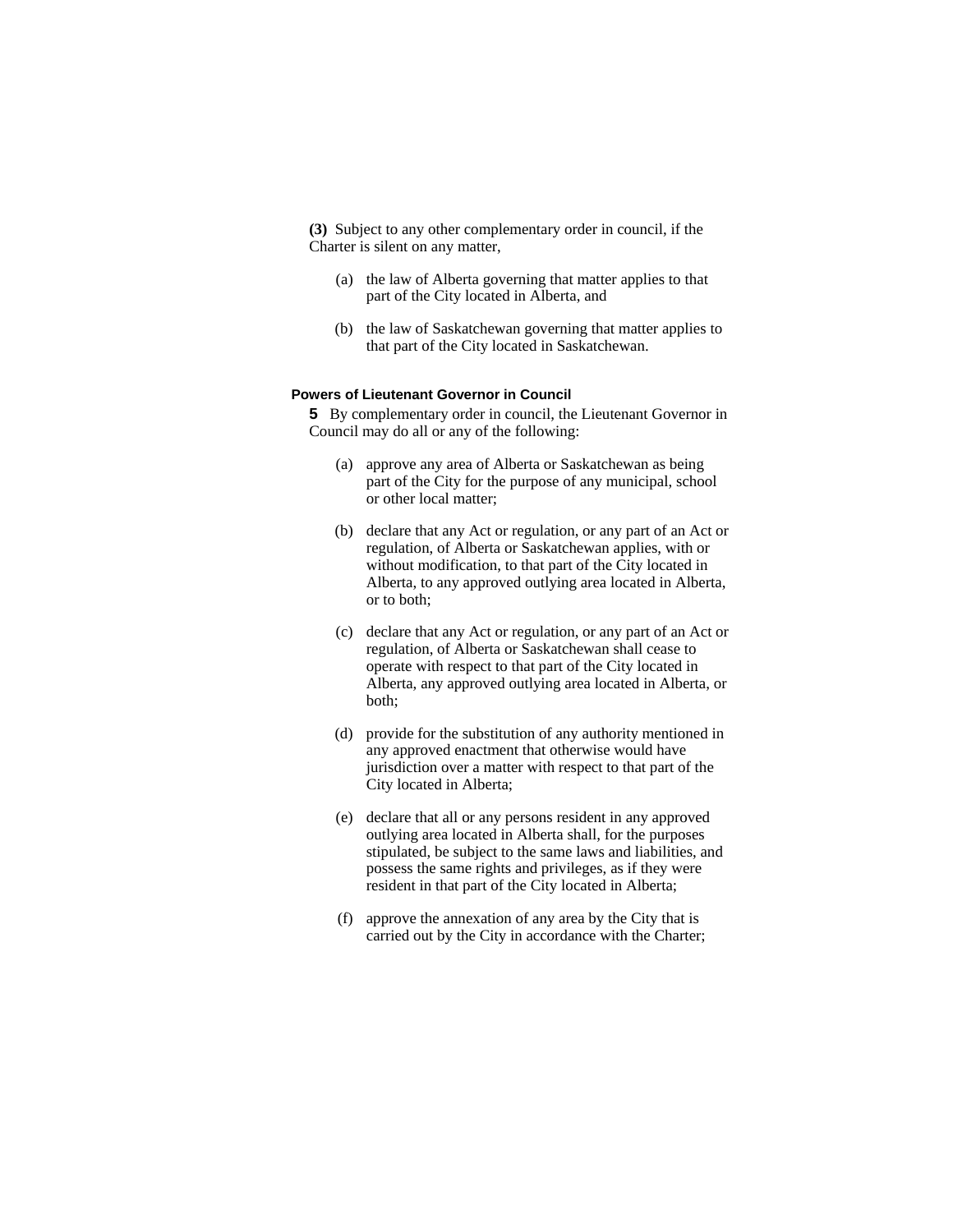- (g) approve the amalgamation of the City with one or more other municipalities that is carried out by the City in accordance with the Charter;
- (h) prescribe the procedure to be followed in any matter required or permitted to be done by this Act, by the Charter or by any other complementary order in council, whether or not another procedure is prescribed by an approved enactment;
- (i) provide for the holding of elections or the doing of any thing, whether or not required by an approved enactment, that in the opinion of the Lieutenant Governor in Council should be done before a day appointed by the Lieutenant Governor in Council;
- (j) establish rules to carry out the intent of this Act.

## **Reports**

**6** If an approved enactment directs that a report be made to the Lieutenant Governor in Council of Alberta or to a member of the Executive Council of Alberta, a similar report shall be made to the Lieutenant Governor in Council of Saskatchewan or to the corresponding member of the Executive Council of Saskatchewan, as the case may be.

#### **Retroactive operation of orders**

**7** Any order in council made pursuant to this Act may be expressed as having retroactive operation.

## **Delegation of powers**

**8** The Lieutenant Governor in Council may delegate any of the powers conferred or duties imposed on the Lieutenant Governor in Council by this Act to any member of the Executive Council, other than the power to make regulations pursuant to section 11.

## **Crown rights not affected**

**9** This Act does not affect any taxes otherwise payable to the Crown in right of Alberta, the collection of those taxes or any other right of the Crown in right of Alberta.